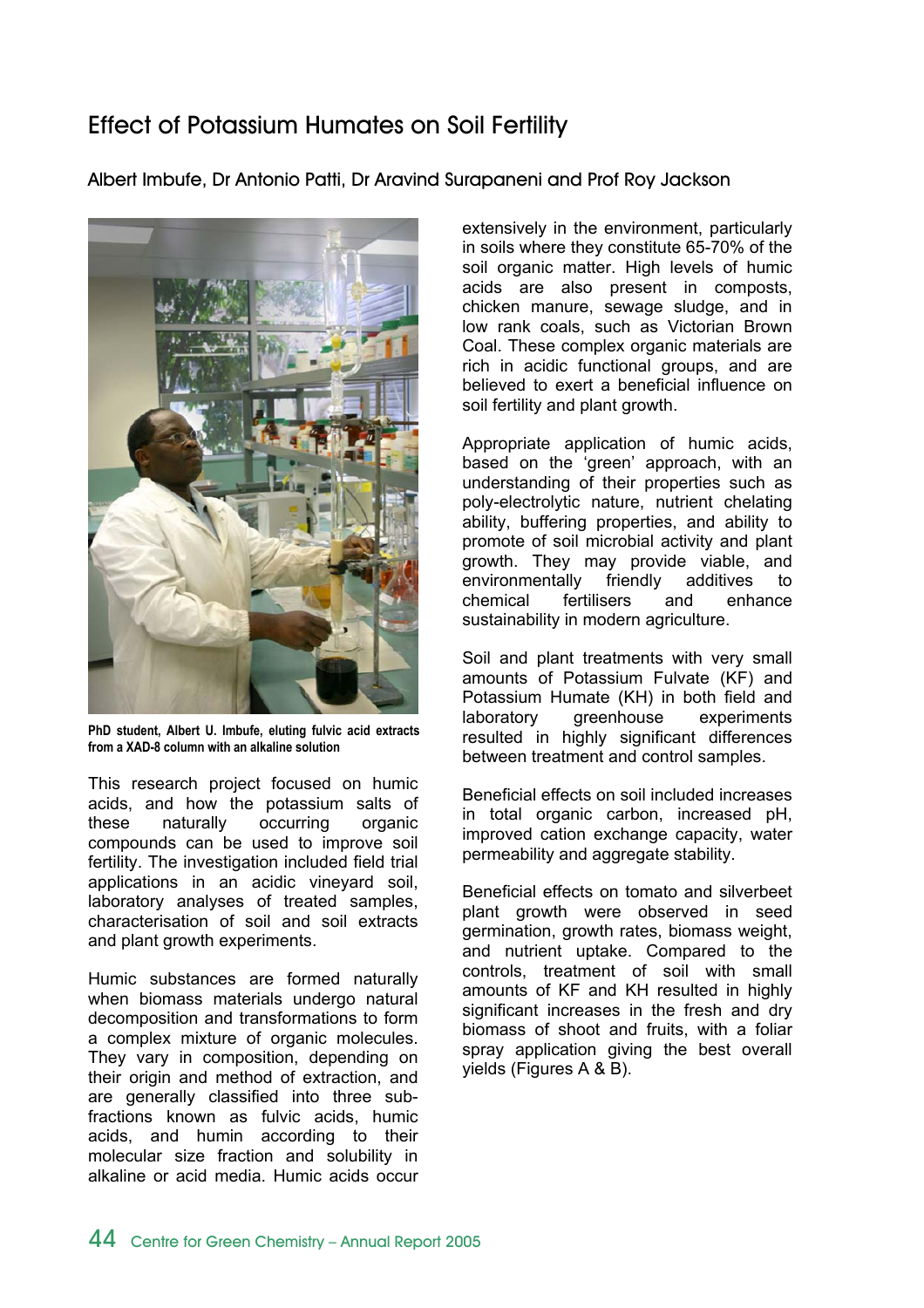

**Figure A. Potassium Humate (KH) growth response of tomato in sand culture.** Growth is significantly enhanced in treated plants (left and right), relative to the control (centre). Photo: Albert Imbufe



**Figure B. Potassium-Fulvate (KF) growth response of tomato in an acidic soil medium.** Chlorosis (yellowing) is observed in the control due to Fe or Mg nutrient deficiency. Photo: Albert Imbufe

Results from analysis of plant shoot nutrient content indicate that treatment of soil with low rates of KF and KH products significantly increased the concentration of the major nutrients (N,P & K). The highest increases were observed after the foliar spray treatment with 96% (N), 55% (P) and 29% (K) for KF, and 61% (N), 100% (P) and 42% (K) for KH.

Concentration of micronutrients (S, Ca, Na, B, Fe, Mn, Mg, Zn & Cu) in treated samples also increased significantly over the controls. The highest observed uptake was for Fe. A similar trend was observed in the uptake of other micronutrients, with the exception of Na where the uptake decreased with both the fulvate and humate treatments, relative to the controls.

Results from this study, coupled with a better understanding of the chemistry of these complex organic mixtures, their stimulatory growth effects and nutrient uptake mechanisms, may provide potentially viable strategies for more sustainable agricultural practices.

Aspects of our work with humic acids have been published in the "Geoderma" Journal, as well as in the refereed Conference Proceedings "SuperSoil 2004" at the University of Sydney in December 2004, where a poster paper was also presented.

Imbufe, A.U., Patti, A.F., Burrow, D., Surapaneni, A., Jackson, W.R. and Milner, A.D., "Effects of potassium humate on aggregate stability of two soils from Victoria, Australia", Geoderma 2005, 125, 321-330.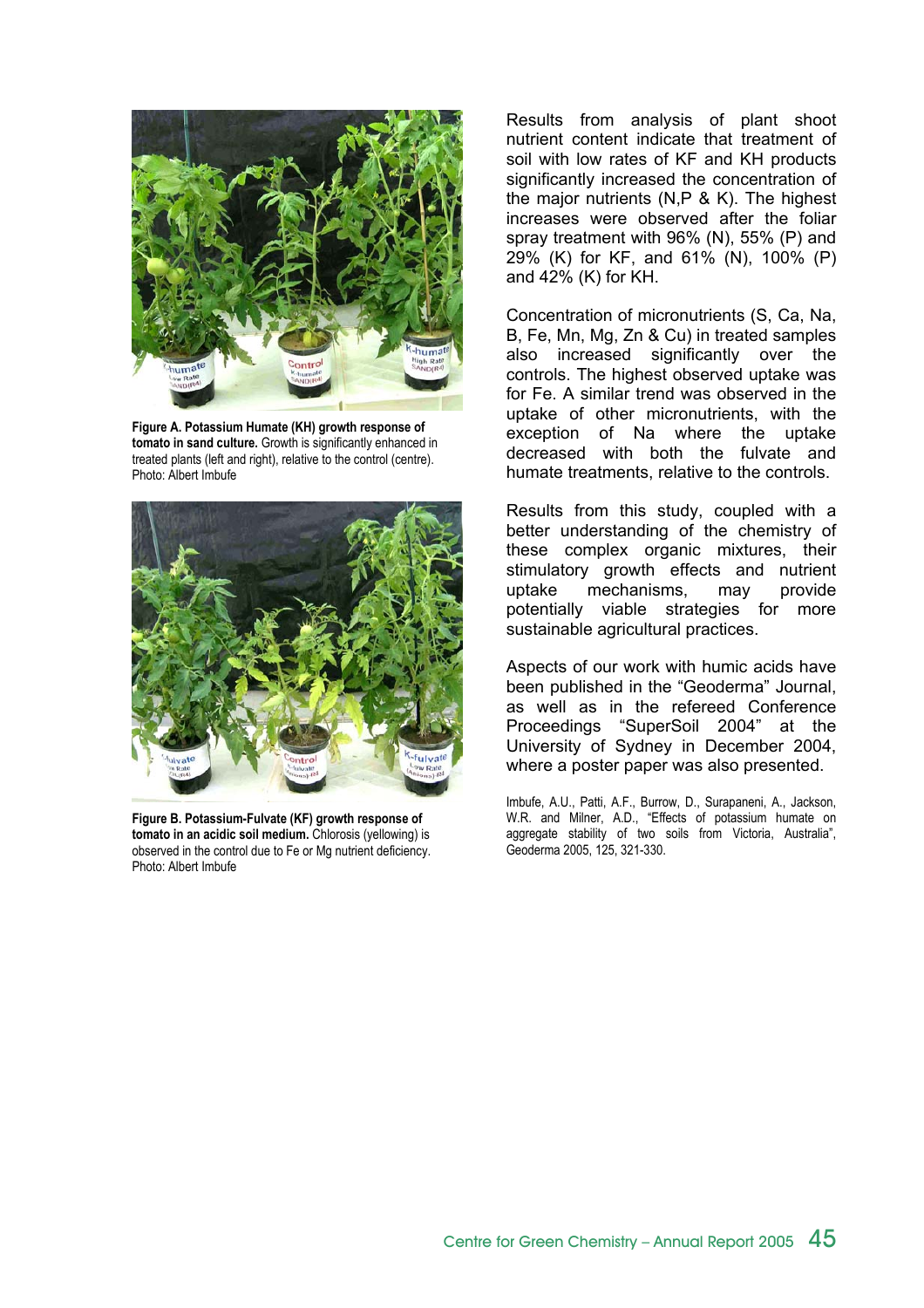## Humic Substances as Amendments for Poor Fertility Soils

Cornelia Bos-VanderZalm, Dr Antonio Patti, Dr Aravind Surapaneni & Prof Roy Jackson



**PhD student, Corrie Bos-VanderZalm** 

Natural organic matter (NOM) occurs abundantly in soils, waters and sediments, and is the key to improving the fertility of degraded soils affected by salinity and sodicity. Humic substances are the main components of NOM. By characterising the physical, chemical and biochemical nature of humic substances, we hope to gain an improved understanding of their role in soil fertility.

Humic substances are a main component of the natural organic matter that occurs in soils, water and sediments. A complex mixture of organic compounds derived from decaying biomass, humic substances play an important role in soil fertility, binding soils together and controlling the release of nutrients.

This project assessed the viability of different sources of humic substances as organic amendments for poor fertility soils. Field trials were conducted initially, but difficult drought conditions limited the results, and work was continued with glasshouse based experiments.

### **Field trials**

Six commercially available organic amendments were assessed for their physical and chemical properties, including total humic substances (HS), fulvic acid (FA) and humic acids (HA). The characteristics of the carbon present in amendments were determined by Solid

State  $\text{Carbon}^{13}$  Nuclear Magnetic Resonance (SS  $C^{13}$  NMR) spectroscopy. FA and HA from soils and amendments were separated by alkaline extraction according to the International Humic Substances Society (IHSS) method. Infra Red (FTIR) spectra, microanalyses and Thermo-Gravimetric Analysis (TGA) of the freeze dried HA samples completed the organic carbon picture for the selection of amendments. The three amendments chosen were 'Omnia' organic humate, 'Swanpool vermicast', and Coles supermarket waste.



**Figure A. Field Trials at Mooroopna, Victoria.**  Photo: Cornelia Bos Van-derZalm

A field trial was conducted on 40 plots of clover and rye pasture at Mooroopna, Victoria (Figure A). The field trial was started in December 2001 and was planned to continue for a 2.5 year period so that a statistical assessment could be made of any improvements in organic carbon content and soil structure. However, due to severe drought conditions and irrigation prohibitions, the lease of the field trial land was terminated in July 2002 and the study was moved to glasshouse experiments. Preliminary results (after 8 months) indicated that there is potential for commercial humates and other organic waste products to improve soil properties and yields.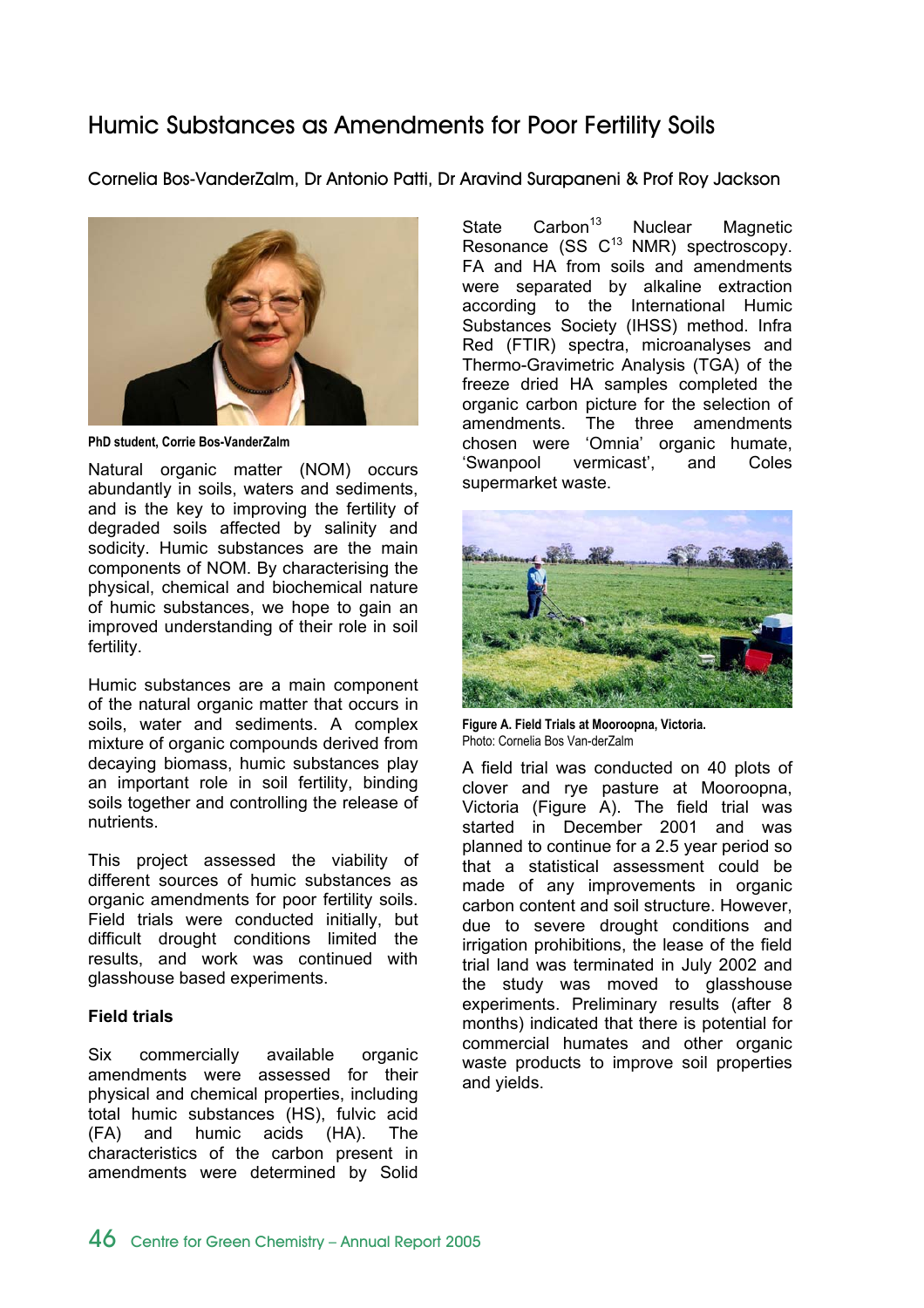#### **Glasshouse experiments**

One component of HS that may play a significant role in soil fertility is a reported glycoprotein, 'glomalin'. Glomalin is thought to be produced in the hyphae of mycorrhizal fungi and may reside in the humin fraction of HS. This compound was reported in the literature but its structure was unknown and its identity not clearly supported by scientific evidence.

Three soils and six organic amendments were investigated for Glomalin Related Protein (GRP). Organic material was extracted with a sodium citrate solution and autoclaved at 120°C for 4 hours. The extracts were centrifuged and the remaining pellets dialysed in dilute Naborate solutions followed by dialysing in water, centrifugation and freeze drying.



**Figure B. Clover growth experiment.** Isolation of mycorrhizal hyphae by 25µm membrane. HC = hyphae compartment. RC = Root compartment

A direct investigation of the hyphae of mycorrhizal fungi was also conducted to establish the presence of GRP. A clover growth experiment was set up with a

membrane barrier which contained clover roots in sterilised sand, but allow hyphae to penetrate into the sterilised soil / sand (Figure B). The hyphae are less than 25µm in size and were encouraged to penetrate into the hyphae compartments (HC) by careful placement of fertiliser. After nine weeks the sand of HC, sand/soil of RC, mesh bag and clover roots were citrate extracted by the method previously described.

All samples were then analysed using Pyrolysis-Gas Chromatography Mass Spectrometry (Py-GC-MS). The products present in HC and clover root extracts indicated that a complex mixture is produced by clover plant roots, spores and hyphae of mycorrhizal fungi. The pyrolysis products were fragments of polysaccharides, minor proteins, fatty acids, and plant hormones. This illustrates that 'glomalin' appears to be a combination of many compounds which may all induce healthy soil microbial activity.

This research has implications for the sustainable management of soil fertility through the use of organic amendments derived from waste products otherwise destined for disposal.

Improved knowledge of the speciation of the organics in these amendments can lead to more specific and efficient fertiliser applications. Use of organic carbon compounds to improve microbiological activity, soil structure and fertility, are a potentially important step in the replacement of the non sustainable practices of super phosphate and gypsum fertilisation.

Centre of Green Chemistry award for Research Excellence November 2004.

Poster presentation: XI International meeting of IHSS, Boston, USA, 2002.

Combined national conference of the Australian Organic Geochemists and the IHSS, Blue Mountains, NSW, Australia, 2004. (Poster and Oral presentation).

Poster presentation: XII International meeting of IHSS, Sao Pedro, Brazil, 2004.